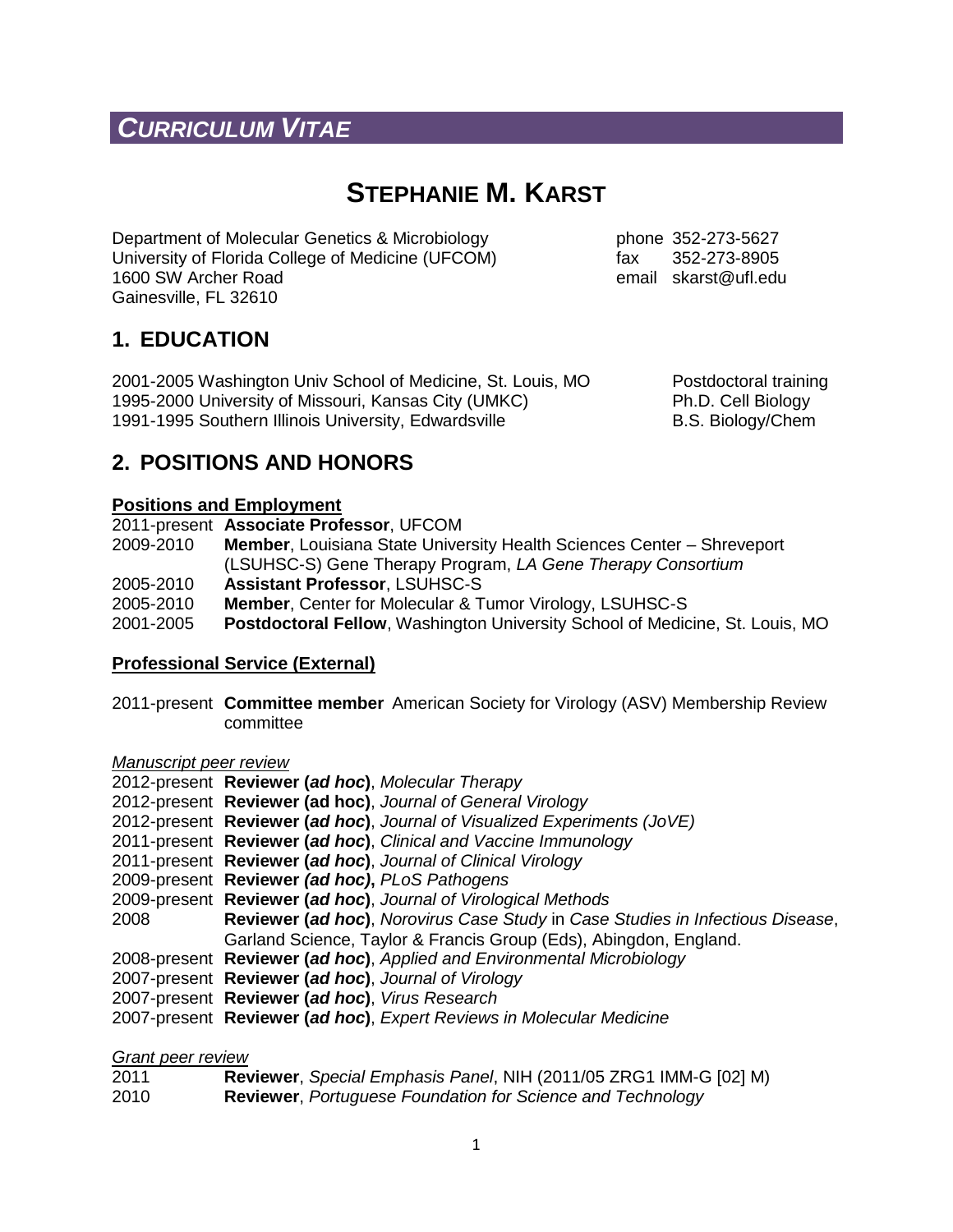| 2010 | <b>Reviewer, Special Emphasis Panel, NIH (Development of Technologies to</b> |
|------|------------------------------------------------------------------------------|
|      | Facilitate the Use of, and Response to, Biodefense Vaccines)                 |
| 2009 | Reviewer, Special Emphasis Panel, NIH (P01)                                  |
| 2009 | Reviewer, Special Emphasis Panel, NIH (2009/10 ZRG1 IMM-E [58] R)            |
| 2009 | <b>Reviewer, Medical Research Council, UK</b>                                |

## **Professional Service (Internal)**

| 2008-2010 | <b>Member, LSUHSC-S Radiation Safety Committee</b>                         |
|-----------|----------------------------------------------------------------------------|
| 2007-2010 | <b>Member, LSUHSC-S Institutional Biosafety Committee</b>                  |
| 2008-2009 | Course Coordinator, LSUHSC-S MICRO 276, Graduate Level Virology            |
| 2008      | <b>Course Coordinator, LSUHSC-S MICRO 298, Dept. of Micro &amp; Immuno</b> |
|           | <b>Seminar Series</b>                                                      |

### **Awards**

| 2011      | School of Biological Sciences Alumni Achievement Award, UMKC |
|-----------|--------------------------------------------------------------|
| 2008-2010 | NIH COBRE P20-RR018724-01                                    |
| 2005-2008 | NIH COBRE P20-RR018724-03                                    |
| 2004-2005 | NIH MRCE Clinical/Translational Fellowship                   |
| 2003-2004 | NIH Training Grant T32-AI07163                               |
| 2001-2003 | NIH Training Grant T32-CA09547                               |

### **Society Memberships**

2005-present **Member**, American Society for Virology 2005-present **Member**, American Society for Microbiology

# **TEACHING EXPERIENCE**

#### **UFCOM**

| 2012 | <b>Lecturer, GMS 6121, Graduate Level Infectious Diseases</b>            |
|------|--------------------------------------------------------------------------|
| 2011 | <b>Faculty moderator, Current Topics in Microbiology, Medical School</b> |

# **Louisiana State University Health Sciences Center at Shreveport**

| 2007-2010 | Lecturer, Immunology, Medical School MSI                              |
|-----------|-----------------------------------------------------------------------|
| 2007      | Lecturer, IDSP #112, Basic Biochemistry                               |
| 2007-2010 | Lecturer, Micro#297, Graduate Level Immunology                        |
| 2006-2010 | Lecturer, Micro#276, Graduate Level Virology                          |
| 2006-2010 | Lecturer, Micro#289, Molecular Pathogenesis of Infectious Diseases II |
| 2006-2010 | Lecturer, Microbiology and Infectious Disease, Medical School MSII    |

#### **University of Missouri at Kansas City**

- 1995 **Teaching Assistant**, Anatomy and Physiology, lab section
- 1995 **Teaching Assistant**, Biology, lab section

# **Teaching preferences**

I most enjoy teaching subjects in my primary research areas including RNA virology, and innate and mucosal immunology. I also enjoy teaching viral pathogenesis, especially with respect to interactions between mucosal surfaces and pathogens.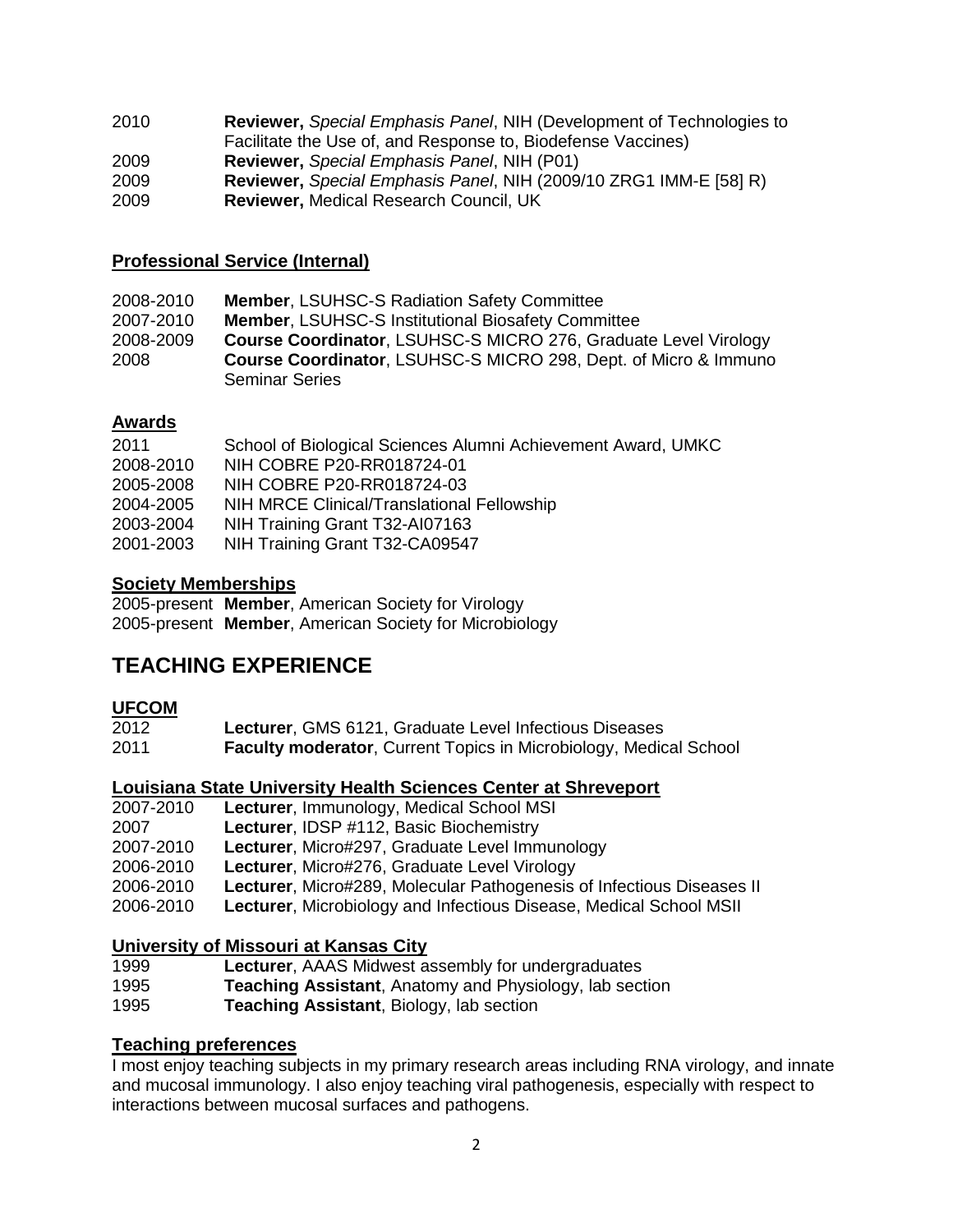# **3. MENTORING EXPERIENCE**

# **Graduate Student Mentor**

2011-present **Doron Regev** 2007-2012 **Shannon Kahan** (Received Ph.D. March 2012)

### **Post-doctoral Fellow Mentor**

2011-present **Danielle Hickman** 2011-present **Shu Zhu** 2007-2010 **Guangliang Liu** 2006-2008 **Harish Changotra**

### **Medical Student Mentor**

2008-2009 **Dianne Grunes** 

# **Graduate Student Committee Mentor**

2012-present **Michael Nelson** (Ph.D. Student; Mentor, Shannon Wallet; UF College of Dentistry)

|           | 2011-present Stephanie Lamb (Ph.D. Student; Mentor, Grant McFadden; UFCOM)     |
|-----------|--------------------------------------------------------------------------------|
| 2009-2010 | Kathleen Richards (Ph.D. Student; Mentor, Martin Sapp; LSUHSC-S)               |
| 2009-2010 | <b>Emily Stevenson</b> (Ph.D. Student; Mentor, Andrew Yurochko; LSUHSC-S)      |
| 2008-2010 | <b>Elizabeth Trainor</b> (Ph.D. Student; Mentor, David McGee; LSUHSC-S)        |
| 2007-2010 | Maciej Nogalski (Ph.D. Student; Mentor, Andrew Yurochko; LSUHSC-S)             |
| 2006-2009 | Christina Gardner (Graduated; Ph.D. Student; Mentor, Kate Ryman; LSUHSC-S)     |
| 2006-2009 | Mulu Tesfay (Graduated; Ph.D. Student; Mentor, William Klimstra; LSUHSC-S)     |
| 2006-2008 | <b>Kathy Meier</b> (Graduated; Masters' Student; Mentor, Kate Ryman; LSUHSC-S) |
|           |                                                                                |

## **Undergraduate Student Mentor**

|           | 2012-present Kenny Wang                                             |
|-----------|---------------------------------------------------------------------|
|           | 2012-present Allison Rosen                                          |
| 2012      | <b>Emily Waldman</b>                                                |
| 2012      | <b>Gabriela Guevara</b>                                             |
|           | 2011-present Jonnathan Singh                                        |
|           | 2011-present Robert Hunter                                          |
| 2011      | <b>Gabriel Ible (UF Summer Research for Rising Seniors Program)</b> |
| 2011      | Joshua Fonzi                                                        |
| 2008      | <b>Devin Chretien</b> (Minority Bridging Program)                   |
| 2002-2003 | <b>John Davidson</b>                                                |
|           |                                                                     |

# **4. PUBLICATIONS**

## **Book Chapters**

M.K. Jones and **S.M. Karst.** Noroviruses (Chapter 17). In J. Glenn Morris (Ed), *Foodborne Infections and Intoxications*. Elsevier (in progress).

**S.M. Karst**. Murine norovirus pathogenesis and immunity (Chapter 10). In G. Hansman, J. Jiang, and K. Green (Eds), *Caliciviruses: Molecular and Cellular Virology*. Horizon Scientific Press (April 2010; ISBN: 978-1-904455-63-9) p. 183-203.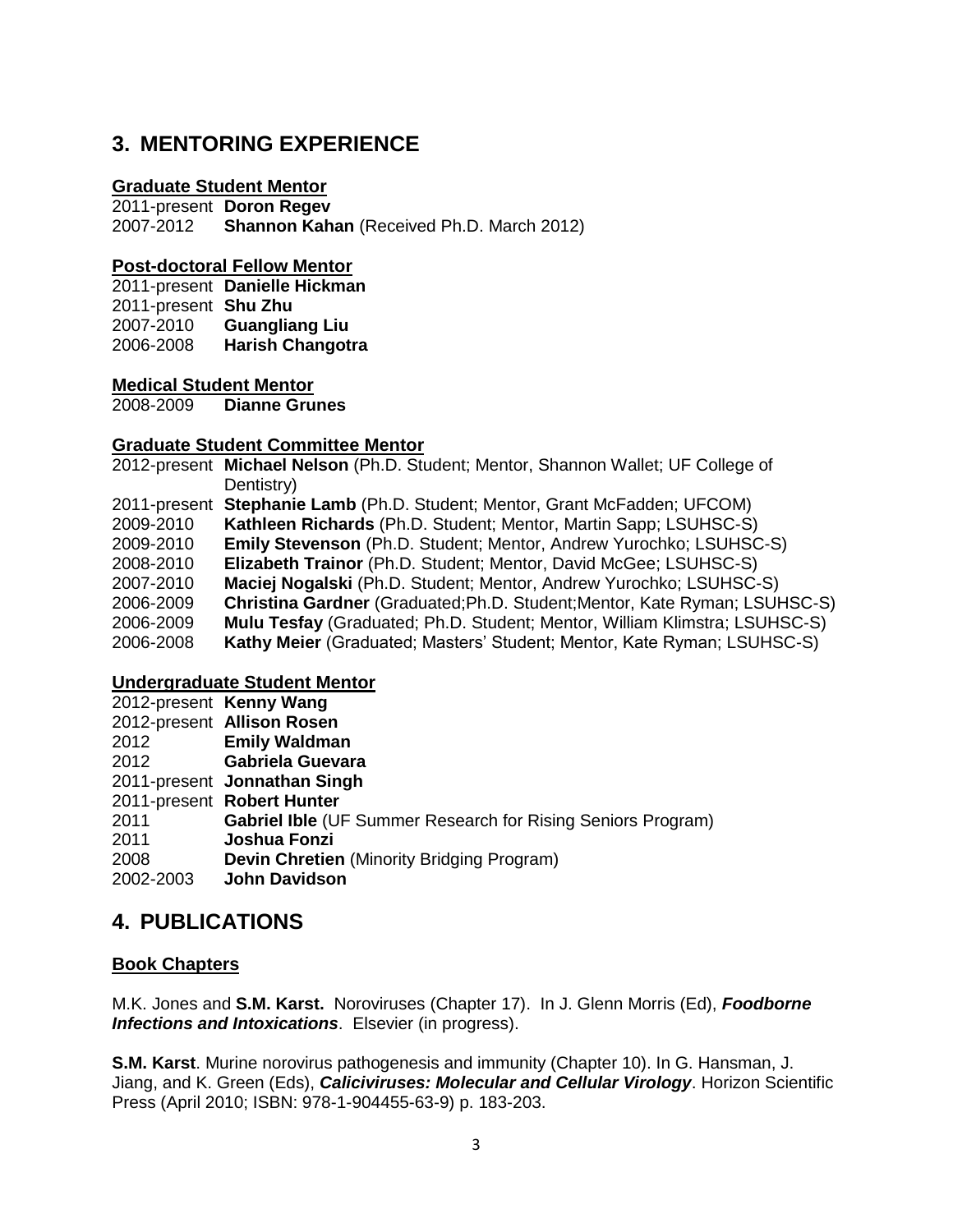### **Peer-reviewed journal articles**

- 1. **S.M. Karst**. The role of type I interferon in regulating norovirus infections. *Journal of Clinical & Cellular Immunology* S1:http://dx.doi.org/10.4172/2155-9899.S1-001 (2011). **Invited peer-reviewed review article**.
- 2. S.M. Kahan, G. Liu, M.K. Reinhard, C.C. Hsu, R.S. Livingston, and **S.M. Karst**. Comparative murine norovirus studies reveal a lack of correlation between intestinal virus titers and enteric pathology. *Virology* 421(2):202 (2011).
- 3. **S.M. Karst**. Pathogenesis of noroviruses, emerging RNA viruses. *Viruses* 2(3):748 (2010). **Invited peer-reviewed review article**.
- 4. G. Liu, S.M. Kahan, Y. Jia, and **S.M. Karst**. Primary murine norovirus 1 infection fails to protect from secondary challenge with homologous virus. *J Virol* 83(13): 6963 (2009).
- 5. H. Changotra, Y. Jia, T.N. Moore, S.M. Kahan, G. Liu, and **S.M. Karst**. Type I and type II interferon inhibit the translation of murine norovirus proteins independent of PKR. *J Virol*  83(11): 5683 (2009).
- 6. S.M. Mumphrey, H. Changotra, T.N. Moore, E.R. Heimann-Nichols, C.E. Wobus, M.J. Reilly, M. Moghadamfalahi, D. Shukla, and **S.M. Karst**. Murine norovirus 1 infection is associated with histopathological changes in immunocompetent hosts, but clinical disease is prevented by STAT1-dependent interferon responses. *J Virol* 81(7): 3251 (2007).
- 7. S.V. Sosnovtsev, G. Belliot, K-O. Chang, V.G. Prikhodko, L.B. Thackray, C.E. Wobus, **S.M. Karst**, H.W. Virgin, and K.Y. Green. Cleavage map and proteolytic processing of the murine norovirus nonstructural polyprotein in infected cells. *J Virol* 80(16): 7816 (2006).
- 8. C.E. Wobus, **S.M. Karst**, A. Krug, K-O. Chang, S.V. Sosnovtsev, G. Belliot, J.M. Mackenzie, K.Y. Green, and H.W. Virgin. Replication of a *Norovirus* in cell culture reveals a tropism for dendritic cells and macrophages. *PLoS Biology* 2(12): e432 (2004).
- 9. **S.M. Karst**, C.E. Wobus, M. Lay, J. Davidson, and H.W. Virgin. STAT1-dependent innate immunity to a Norwalk-like virus. *Science* 299:1575 (2003). *Editors' choice, Science 2003(173):tw104 (2003). Research round-up, The Scientist 4(1) (2003). Faculty of 1000 (categorized as 'Must Read' with a rating of 4.8).*
- 10. **S.M. Karst**, M.I. Rutz, and T.M. Menees. The yeast retrotransposons Ty1 and Ty3 require the RNA lariat debranching enzyme, Dbr1p, for efficient accumulation of reverse transcripts. *Biochem Biophys Res Comm* 268(1):112 (2000).
- 11. **S.M Karst**, N. Sadeghi, and T.M. Menees. Cell cycle control of reverse transcriptase activity for the yeast retrotransposon Ty3. *Biochem Biophys Res Comm*. 254(3):679 (1999).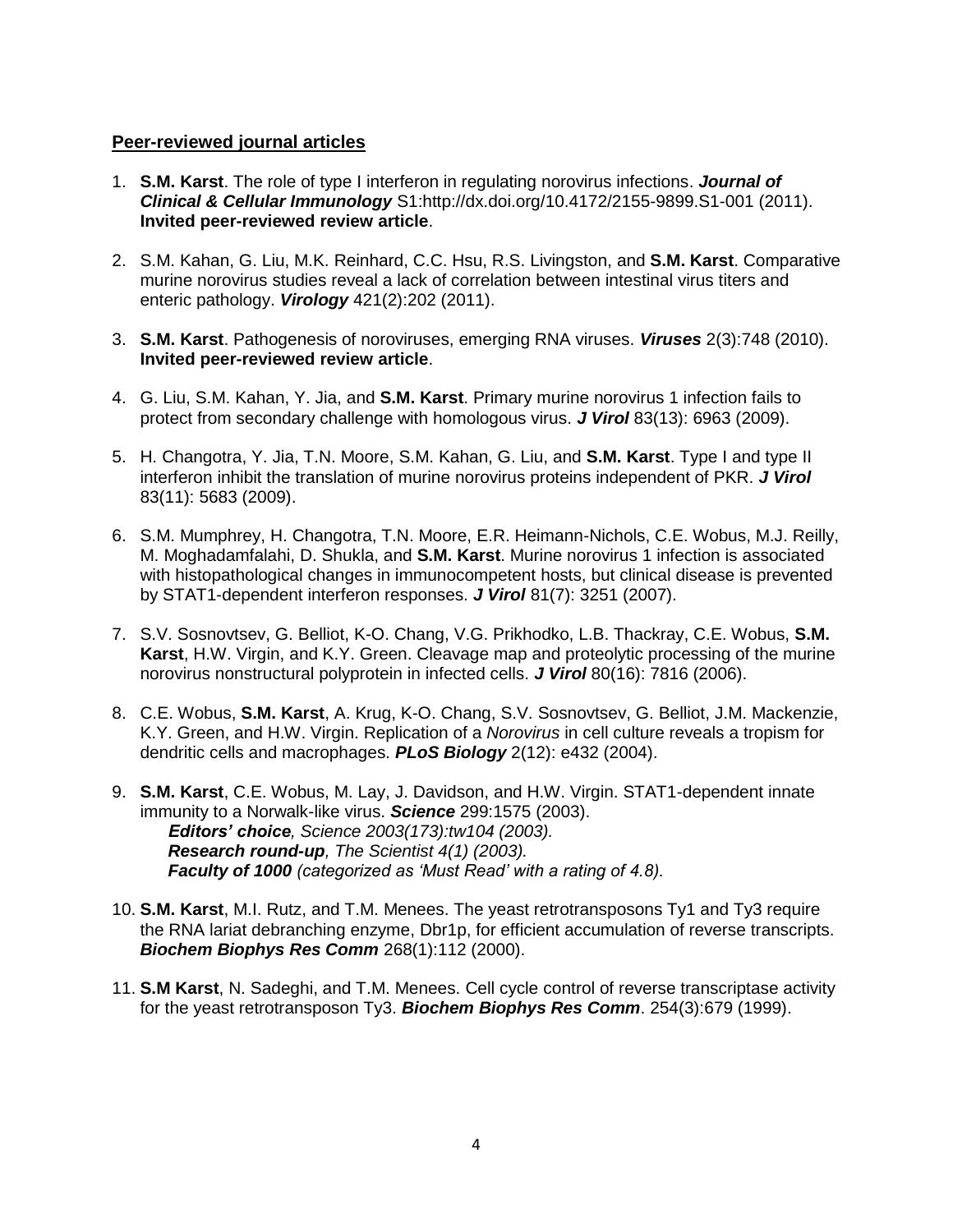# **F. INVITED PRESENTATIONS**

- 1. Elucidating critical determinants of efficacious norovirus vaccines (2011). Department of Biochemistry & Molecular Biology, **UFCOM**, Gainesville, FL.
- 2. Meet Ralph, your cruise director norovirus, you don't want it (2011). Guest host on This Week in Virology, episode 134.
- 3. Defining critical determinants of efficacious norovirus vaccines (2011). Division of Biological Sciences, **University of Missouri**, Kansas City, Missouri.
- 4. Pathogenesis and immunity to noroviruses (2011). Undergraduate Virology Club, **UF**, Gainesville, Florida.
- 5. Pathogenesis and immunity to noroviruses (2010). Undergraduate Level Seminar Series, **LSU-S**, Shreveport, Louisiana.
- 6. Defining critical determinants of efficacious norovirus vaccines (2010). Emerging Pathogens Institute. **UFCOM**, Gainesville, Florida.
- 7. Defining critical determinants of efficacious norovirus vaccines (2010). Department of Molecular Genetics & Microbiology. **University of Florida College of Medicine**, Gainesville, Florida.
- 8. Defining critical determinants of efficacious norovirus vaccines (2010). Department of Molecular Microbiology & Immunology. **University of Southern California Keck School of Medicine**, Los Angeles, California.
- 9. Defining the critical determinants of norovirus pathogenesis that prevent long-term protective immunity (2010). Department of Molecular Genetics & Microbiology. **University of Texas**, Austin, Texas.
- 10. Defining the critical determinants of norovirus pathogenesis that prevent long-term protective immunity (2010). Department of Microbiology & Immunology. **University of Maryland School of Medicine**, Baltimore, Maryland.
- 11. Defining the critical determinants of norovirus pathogenesis that prevent long-term protective immunity (2009). Department of Microbiology, Molecular Biology & Immunology. **University of Kansas Medical Center**, Kansas City, Kansas.
- 12. Defining the critical determinants of norovirus pathogenesis that prevent long-term protective immunity (2009). Department of Microbiology Seminar Series. **University of Iowa**, Iowa City, Iowa.
- 13. Atypical memory immunity to noroviruses (2008). Joint Meeting of the Texas/South Central Branches of the American Society for Microbiology, **University of Texas**, Austin, Texas.
- 14. Defining the immune responses that control norovirus infection (2007). Seminars in Infections & Immunity, **Cornell University**, Ithaca, New York.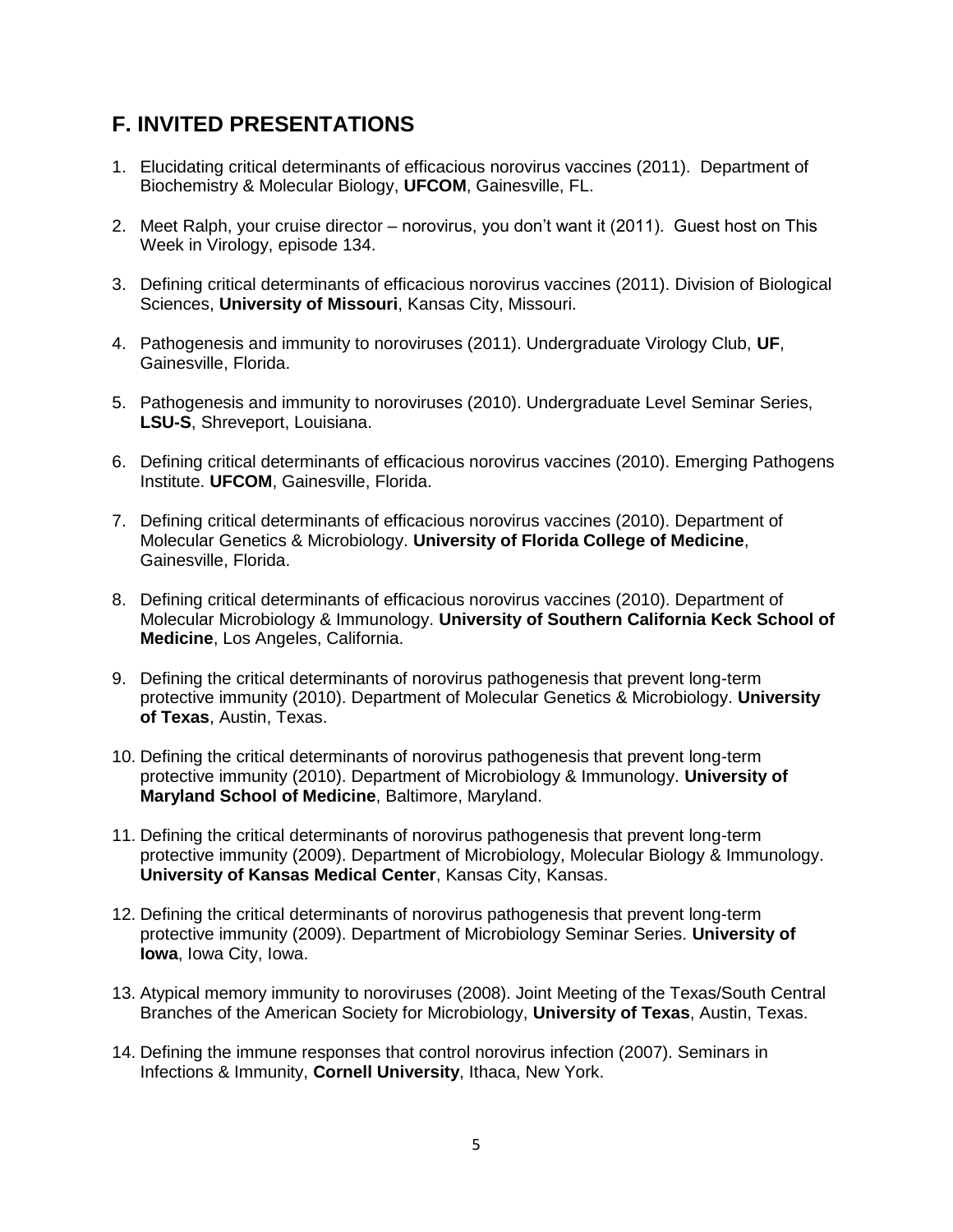- 15. Pathogenesis and immunity to noroviruses (2010). Undergraduate Level Seminar Series, **LSU-S**, Shreveport, LA
- 16.Defining the immune responses that control norovirus infection (2007). Rheumatology Research Conference, **LSUHSC-S**, Shreveport, LA
- 17. The molecular mechanisms of replication of a norovirus (2006). Department of Biochemistry Seminar Series, **LSUHSC-S**, Shreveport, LA
- 18. Pathogenesis and immunity to noroviruses (2006). Undergraduate Level Seminar Series, **LSU-S**, Shreveport, LA
- 19. Discovery of the first murine norovirus: A model system to study immunity, pathogenesis and replication of noroviruses (2005). **LSUHSC-S**, Shreveport, LA.
- 20. Discovery of the first murine norovirus: A model system to study immunity, pathogenesis and replication of noroviruses (2005). **Michigan State University**, East Lansing, MI.
- 21. Discovery of the first murine norovirus: A model system to study immunity, pathogenesis and replication of noroviruses (2005). **University of Michigan Medical School**, Ann Arbor, MI.
- 22. Discovery of the first murine norovirus: A model system to study immunity, pathogenesis and replication of noroviruses (2005). **University of Alabama at Birmingham**, Birmingham, AL.
- 23. Discovery of the first murine norovirus: A model system to study immunity, pathogenesis and replication of noroviruses (2005). **Loyola University Medical Center**, Maywood, IL.
- 24. Discovery of the first murine norovirus: A model system to study immunity, pathogenesis and replication of noroviruses (2004). **National Jewish Medical and Research Center**, Denver, CO.
- 25. Discovery of the first murine norovirus: A model system to study immunity, pathogenesis and replication of noroviruses (2004). **The University of Texas M. D. Anderson Cancer Center**, Houston, TX.
- 26. Discovery of the first murine norovirus: A model system to study immunity, pathogenesis and replication of noroviruses (2004). **University of Texas Southwestern Medical Center**, Dallas, TX.
- 27. Discovery of the first murine norovirus: A model system to study immunity, pathogenesis and replication of noroviruses (2004). **La Jolla Institute for Allergy & Immunology**, La Jolla, CA.

# **G. ABSTRACTS & PRESENTATIONS**

1. S.M. Kahan and **S.M. Karst** (2011). Attenuation of a murine norovirus correlates with reduced late replication in dendritic cells and macrophages. *30th Meeting of the American Society for Virology*, University of Minnesota, Twin Cities, MN. Oral presentation.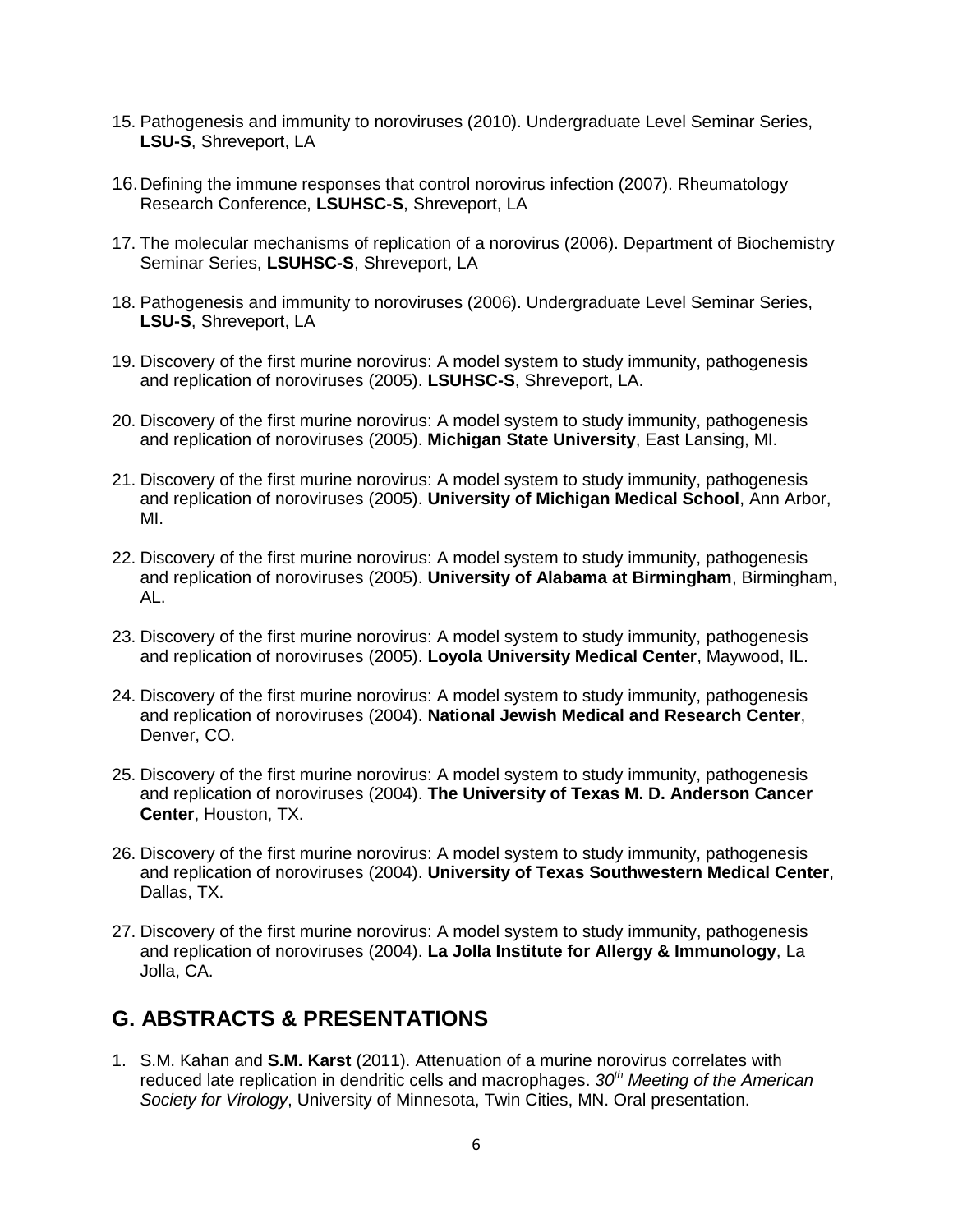- 2. S.M. Kahan and **S.M. Karst** (2010). Genetically related murine norovirus strains display disparate host cell interactions. *29th Meeting of the American Society for Virology*, Montana State University, Bozeman, MT. Poster.
- 3. G. Liu, S.M. Kahan, Y. Jia and **S.M. Karst** (2010). Protective norovirus immunity inversely correlates with primary inoculum dose. *29th Meeting of the American Society for Virology*, Montana State University, Bozeman, MT. Poster.
- 4. S.M. Kahan, G. Liu, Y. Jia, and **S.M. Karst** (2009). Norovirus vectors for oral tolerancebased therapy. *2009 Gene Therapy Research Symposium*, New Orleans, LA. Poster.
- 5. D. Grunes and **S.M. Karst** (2008). Norovirus pathogenesis: Does ORF3 encode a viral enterotoxin? *Medical Student Research Forum*, LSUHSC-S, Shreveport, LA. Poster.
- 6. G. Liu and **S.M. Karst** (2008). High-dose murine norovirus infection induces incomplete protective immunity. *27th Meeting of the American Society for Virology*, Cornell University, Ithaca, NY. Poster.
- 7. G. Liu, S.M. Kahan, and **S.M. Karst** (2008). Murine norovirus 1 shares pathogenic properties with human noroviruses. *27th Meeting of the American Society for Virology*, Cornell University, Ithaca, NY. Oral presentation.
- 8. H. Changotra and **S.M. Karst** (2007). The mechanisms by which interferon inhibits murine norovirus replication. *26th Meeting of the American Society for Virology*, Oregon State University, Corvallis, OR. Poster.
- 9. S. Mumphrey, T.N. Moore, E. Heimann, H. Changotra, and **S.M. Karst** (2006). Murine norovirus 1 infection in the intestine and in peripheral tissues is controlled by interferon responses through several mechanisms. *Biennial Institutional Development Award Program Symposium*, Washington D.C. Poster.
- 10. S. Mumphrey, T.N. Moore, E. Heimann, H. Changotra, and **S.M. Karst** (2006). Murine norovirus 1 infection in the intestine and in peripheral tissues is controlled by interferon responses through several mechanisms. *Fondation Merieux Conference: Vaccine Interference*, Annecy, France. Poster.
- 11. **S.M. Karst**, C.E. Wobus, and H.W. Virgin (2005). The RNA genome of Murine Norovirus 1 adopts a lariat conformation during its replication in infected macrophages. *Viral Immune Evasion Conference*, Acapulco, Mexico. Poster.
- 12. **S.M. Karst**, C.E. Wobus, and H.W. Virgin (2004). The RNA genome of Murine Norovirus 1 adopts a lariat conformation during its replication process in infected macrophages. *7th International Symposium on Positive-strand RNA Viruses*, San Francisco, CA. Oral presentation.
- 13. **S.M. Karst**, C.E. Wobus, and H.W. Virgin (2003). Role of innate and adaptive immune responses in murine norovirus 1 pathogenesis. *22th Meeting of the American Society for Virology*, University of California, Davis, CA. Oral presentation.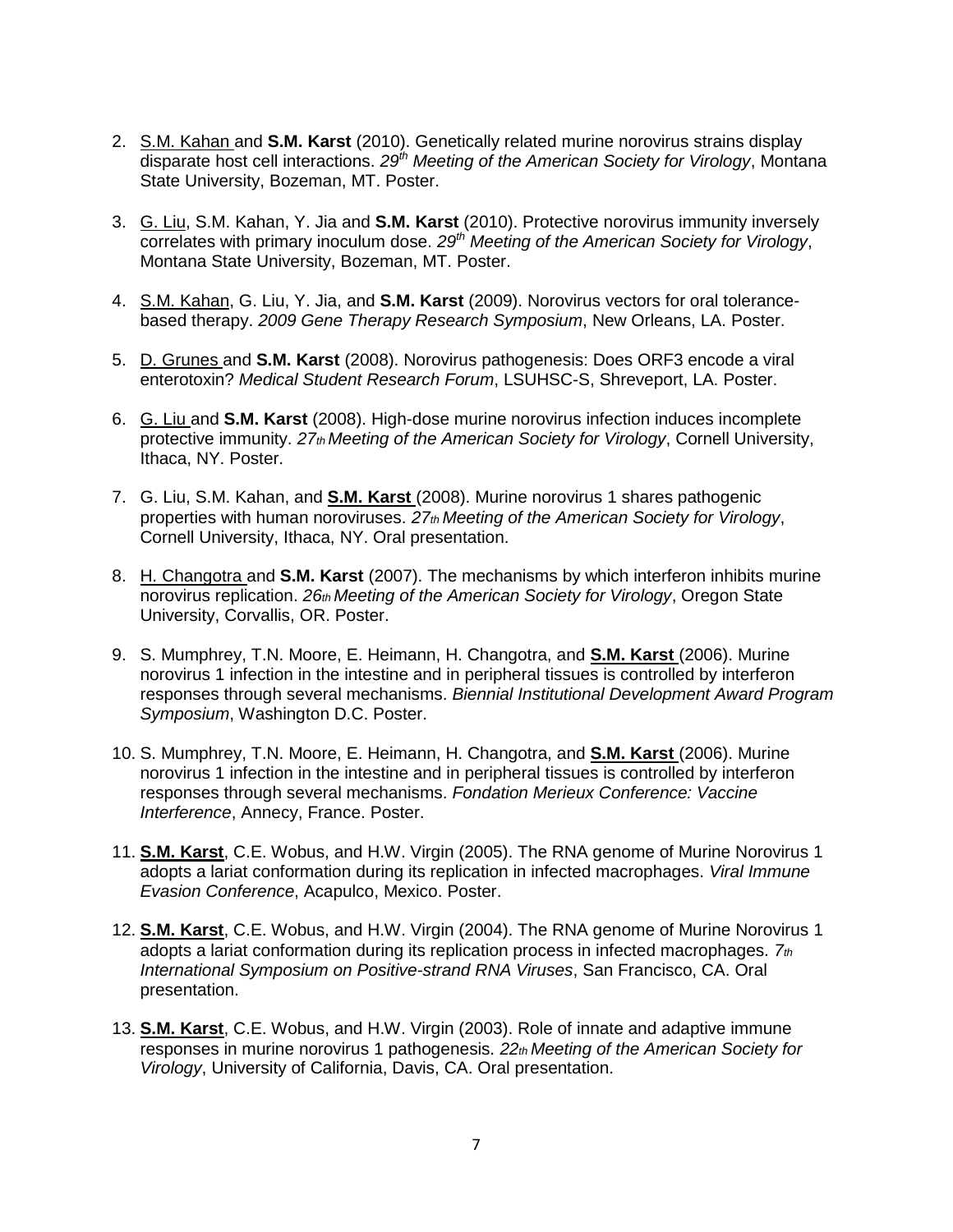- 14. **S.M. Karst**, C.E. Wobus, and H.W. Virgin (2003). Role of innate and adaptive immune responses in murine norovirus 1 pathogenesis. *Gordon Conference: Viruses and Cells*, Barga, Italy. Oral presentation.
- 15.**S.M. Karst** and T.M. Menees (2000). Identifying host factors for Ty3 retrotransposition by protein-protein interaction. *Yeast Genetics and Molecular Biology Conference,* Seattle, WA. Poster.
- 16. **S.M. Karst** and T.M. Menees (1999). Host cell regulation of the Ty retrotransposons in *Saccharomyces cerevisiae*. *Annual Meeting of the American Association for the Advancement of Science (AAAS)*, Omaha, NE. Oral presentation.
- 17. **S.M. Karst** and T.M. Menees (1998). Cell cycle regulation of Ty3 reverse transcription. *Yeast Genetics and Molecular Biology Conference,* College Park, MD. Poster.
- 18. **S.M. Karst** and T.M. Menees (1995). Effect of phosphatase inhibitors on measles virus infectivity of Vero cells. *Undergraduate Research Academy*, Edwardsville, IL. Oral presentation.

# **H. PATENTS AND INVENTIONS**

**S.M. Karst**, C.E. Wobus, and H.W. Virgin. *Norovirus infected cell cultures and uses therefor*  U.S. Patent No. 7,264,923 (Awarded 09/04/2007).

# **I. RESEARCH SUPPORT**

# **Ongoing Research Support**

R01AI081921-01 (Karst P.I.) NIH/NIAID 07/05/2010-06/30/2014 Title: Lack of protective immunity to murine norovirus infection **The major goal of this research is to test the hypothesis that norovirus infection fails to fully activate mucosal dendritic cells, leading to an induction of regulatory immune responses and a lack of mucosal immunity.**  Role: P.I.; 6 calendar months Direct costs (4 yrs): \$900,000 Global Emerging Infections Surveillance (GEIS) C0654\_12\_UN (P.I. Afsar Ali) Department of Defense, Armed Forces Health Surveillance Center 02/15/12-09/30/12 Title: Clinical surveillance for enteric pathogens in Haiti

**The major goal of this research is to determine the incidence of specific pathogens (bacteria, parasites, and viruses) in cases of diarrhea in a semi-rural community of Haiti. My direct involvement will be diagnostics of noroviruses.**

Role: co-P.I., 1.2 calendar months Directs costs: \$